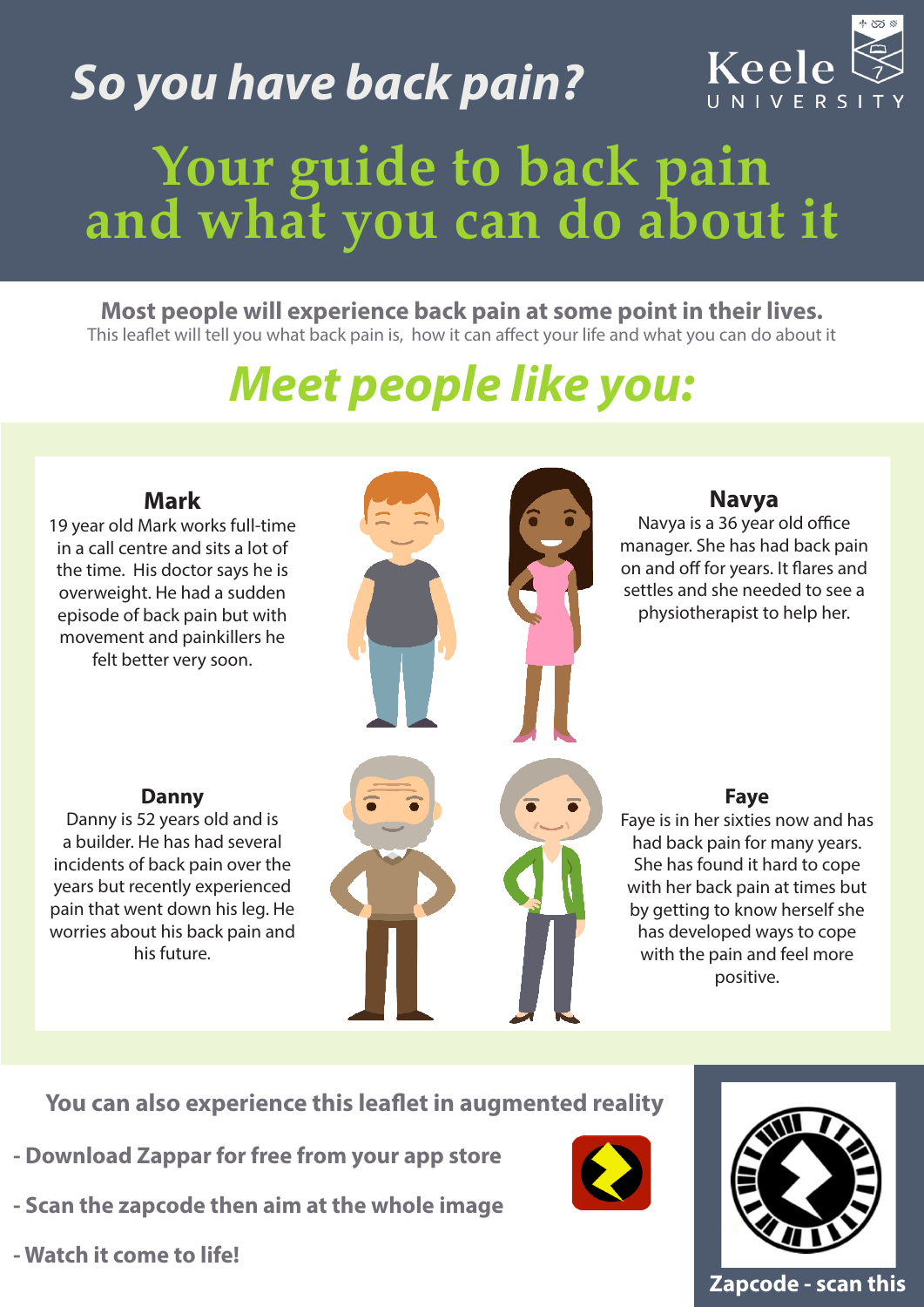## **What causes my back pain?**

There are lots of things that can lead to back pain such as poor posture, computer use, driving, lifting incorrectly and not being active enough. Very occasionally back pain is caused by an underlying condition and your doctor or therapist will consider this when they assess you.

How might it affect me?



**MARK:** "I had an episode of back pain recently when I woke up one morning and got out of bed. I felt a **sudden pain** when I bent down to put on my slippers - it felt like a piece of elastic when the rubber perishes. It wasn't excruciating but it was bad enough to make me wince – I understood exactly what people meant by **feeling as if something had gone in my back!** Every other person I speak to has some back pain, so it is very common, but it affects some people more than others."

**NAVYA:** "My back pain started years ago - I had to stop the car to change a flat tyre far from home. I changed

the wheel at the side of the road and then discovered that I couldn't stand up straight again. **Back pain is very common. I was advised a sore back may last a day or two but that a more severe episode can last for a few weeks. Mine certainly flares and settles.** There does not seem to be any pattern, sometimes I have no pain at all, but sometimes I have moderate pain."





For some it is severe and frightening, for others it is mild and familiar. For some it will get better quickly and for others it will stay persistent. Some people with persistent back pain may need additional help and support.



**FAYE:** "I was in a traffic accident when I was in my 20s - A motorbike hit me in my lower back. The pain generally reduced over time but I have been left with it for the long term. **I was left feeling constantly uncomfortable** and for several years the persistent pain affected both my **career** and my **social life**. My selfesteem plummeted and I felt lost and alone."

#### Does everyone feel back pain differently? Yes, and it affects various aspects of peoples' lives:



2 **DANNY:** "I was quite young when my back pain started, I think it was around about my late teens. I had a heavy, manual job at the time and it happened at work. Four of us had been tasked with carrying some heavy equipment through a narrow doorway, but it was awkward to manoeuvre and unfortunately the weight of the equipment shifted on to me when my back was bent. Since then I have had **pain that comes and goes.** Now **it varies from a dull ache to full on pain**, and I now get shooting, burning pain which goes down my leg. Life is not as happy as it should be because of the pain and although you learn to tolerate some of it, it can make me feel quite anxious and worried about the future."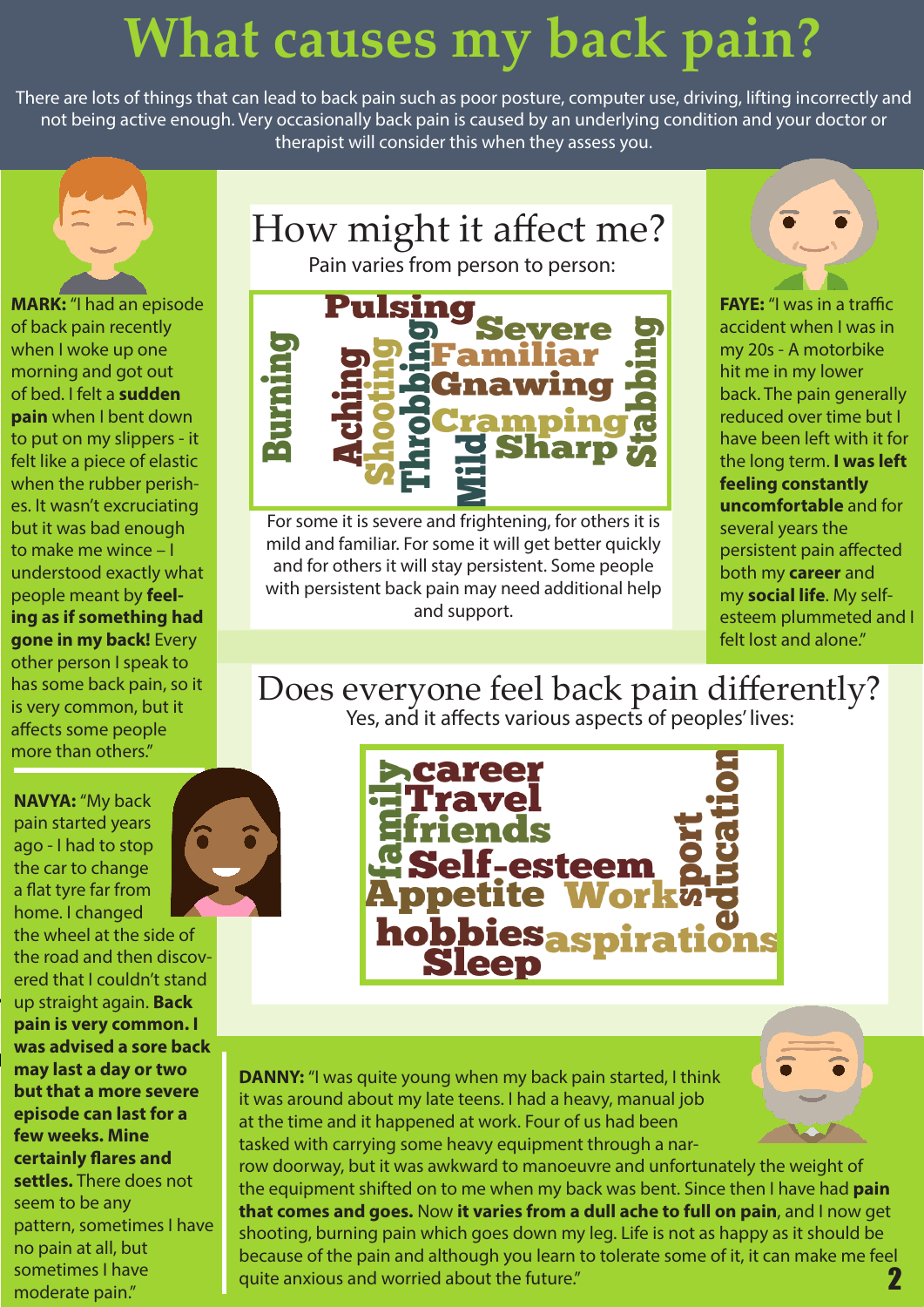# **What can I do about my back pain?**

Although health care professionals will support you, the most important thing is for you to feel in charge of the pain, and not let the pain be in charge of you.

There are many effective things that you can do to manage your back pain:

### 1) Get moving

It's natural when back pain is bad for you to try resting or lying down, but it's really important to get active again as soon as you can. Start gradually and don't worry if it's uncomfortable to start with. Remember **hurt doesn't mean harm.** 

**MARK:** "I understood that **keeping active is crucial to recovery.** I took painkillers at first but what really helped was that I kept moving by doing gentle stretching, strengthening my core muscles, walking and swimming and **I found exercise also helps if you are** 



**feeling low from the pain**. Being over-weight can aggravate all kinds of problems, especially in your back, so I know now to keep my weight healthy. I have a desk job, so I made sure that I went for **regular walks away from my desk**. I still do this now! "



**FAYE:** "**Every person is different** with their pain and how they deal with it. I have really had to **get to know myself** and listen to my body to understand my pain. I attend a local pain clinic. For me, **learning to pace myself** has been a huge help, I have to plan tasks and think of my limita-

tions – I have to think before I act! The pain is annoying but I know how to manage it now. By learning about my back pain and knowing what I need to do, **I feel like I am proactively doing something to help myself,** which gives me a more positive outlook on my condition."

### 2) Everyone is different

How you experience pain will depend on what's going on in your life and how you are feeling generally. Being stressed, tired or feeling down doesn't cause back pain, but can make it seem worse. Becoming more aware of these things will help you manage your pain better. So keep a diary and learn more about yourself.

#### 3) Telling others

It can be hard feeling that people may not believe you. Often there are no visible signs, however most people have had back pain at some point in their life and know what it feels like. Try to explain how your back pain affects your life.

**DANNY:** "Having back pain can make you feel very down and if you're not careful you could feel isolated and it can be upsetting. **But if you have support from family and friends it can help so much.** It also helped me immensely



to speak to other people who have been through the same as me."



**NAVYA:** "I was worried about telling work, but my physiotherapist advised me to talk to my line manager and it went very well – I had my duties minimised after my initial absence to allow a mixture of activity and rest. **This allowed me to do the essentials of my job whilst making a good recov-**

**ery.** I found the experience of seeing a physiotherapist excellent. I was given reassurance, advice and exercises to help my recovery."

#### 4) Talk to work

Getting back to work is important and you can talk to your workplace about this. It is **not** necessary to stay off work until the pain has completely gone. Your GP can give you a Fit Note that advises a gradual return with shorter hours or lighter duties.